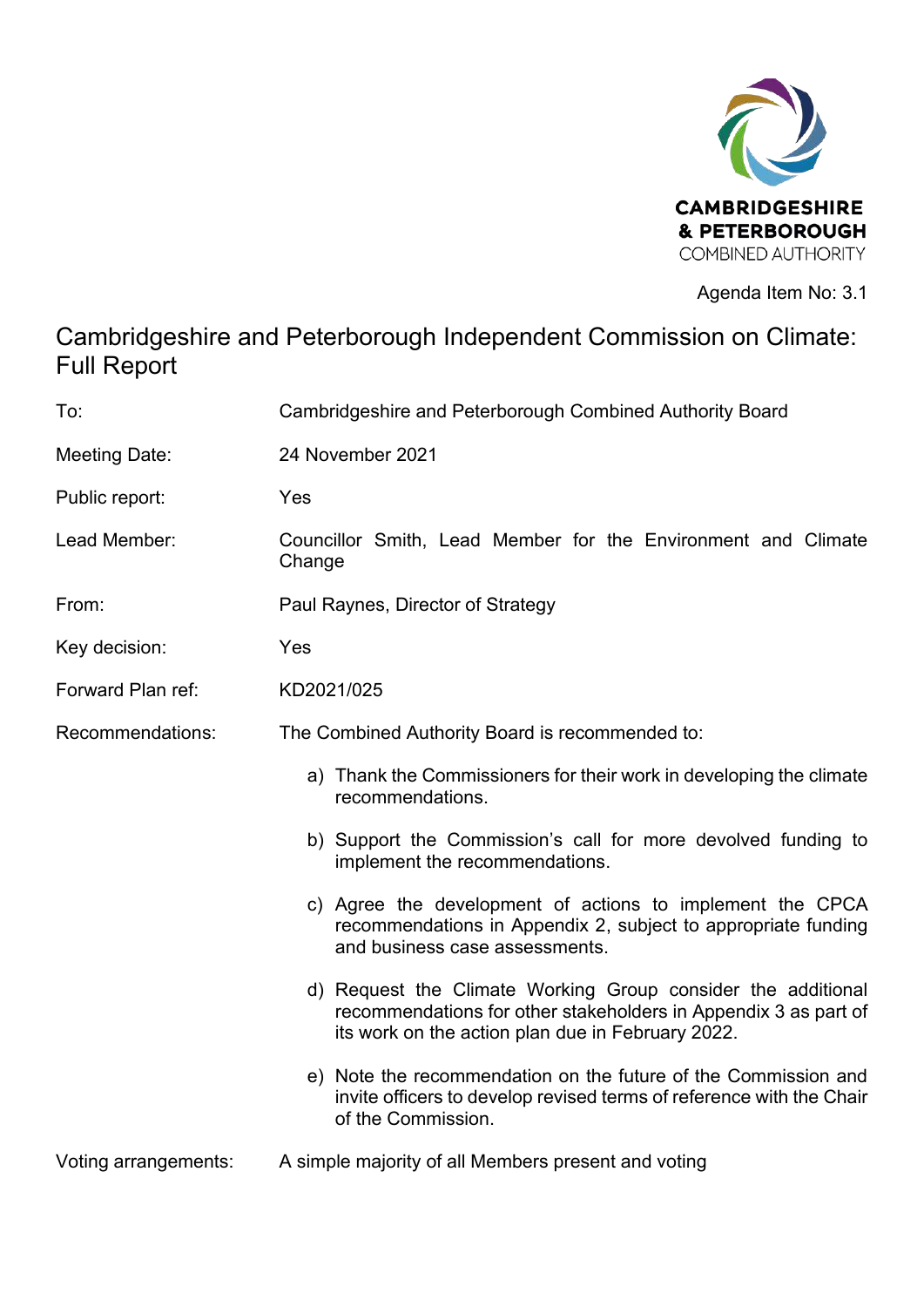To be carried, the vote must include the vote of the Mayor, or the Deputy Mayor when acting in place of the Mayor.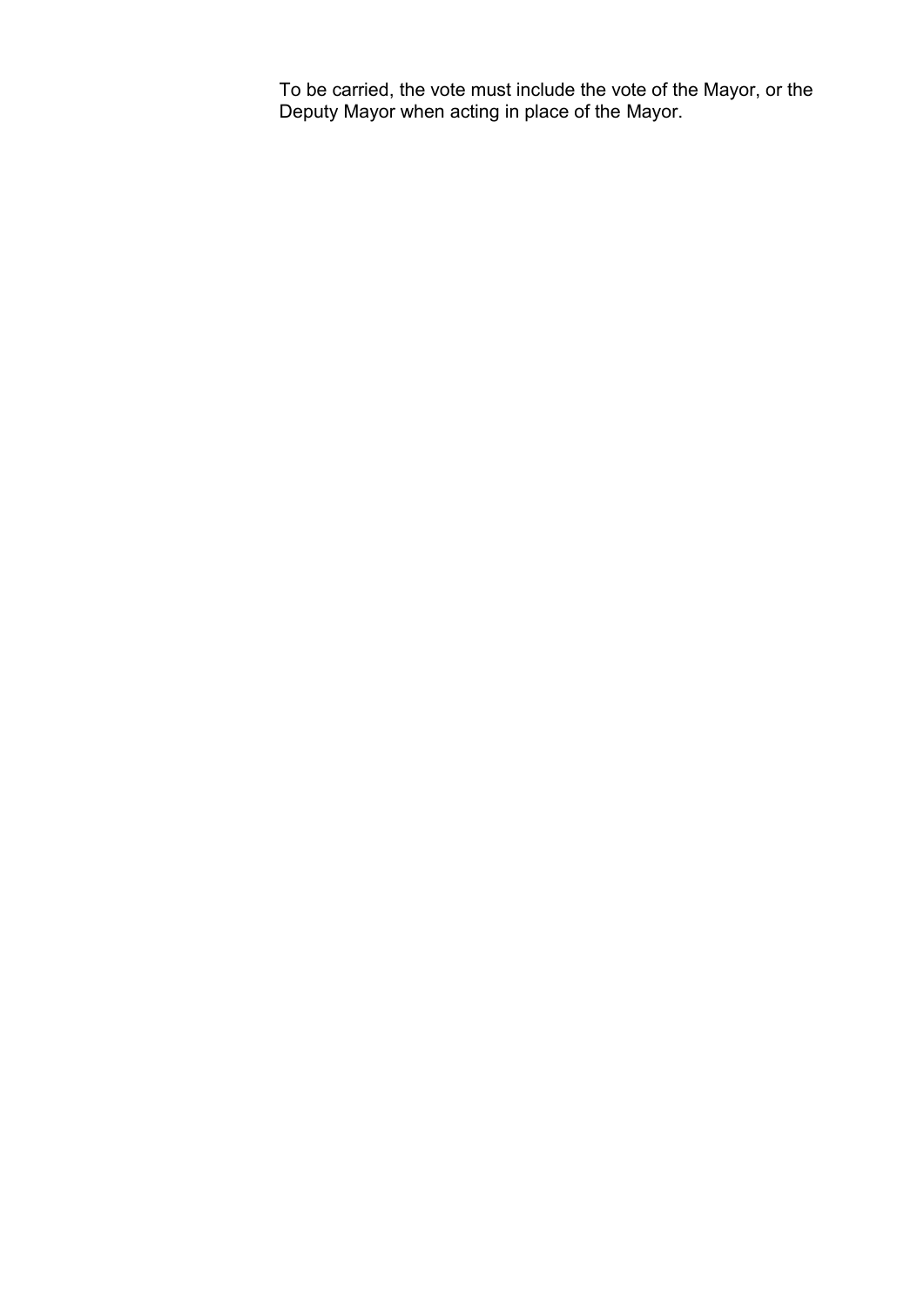#### 1. Purpose

1.1 To agree a response to the Cambridgeshire and Peterborough Independent Commission on Climate additional recommendations.

#### 2. Background

- 2.1 The Cambridgeshire and Peterborough Independent Commission on Climate (the Commission) published its full report on 18 October. This provided updates to its March report and made 27 new recommendations. These new recommendations are for action to be taken by the Combined Authority, individuals, businesses, organisations and all tiers of government.
- 2.2 The Board agreed in June 2021 a response to the 31 initial recommendations of Independent Commission on Climate, initially focussing on actions as they relate to the Combined Authority. A range of actions to address the Combined Authority's operations were endorsed at the October Board. The multi-stakeholder Climate Working Group has been asked to prepare a more developed action plan for the recommendations. The October Board also agreed that this action plan be developed by February 2022.
- 2.3 The Environmental Recovery Group established as part of the Covid-19 response has been reconvened to provide a senior officer group to support the Climate Working Group. Its membership will be expanded to include the senior officer leads on climate from each council and an invitation will be extended to the NHS to join the group. This provides a link to the existing best practice on climate issues in the area and can draw upon local climate action plans and organisations' climate ambitions.
- 2.4 The United Nations Climate Change Conference (COP26) was held in Glasgow this month. This considered nations plans to reduce emissions and whether the world is on track to limit global warming to 1.5 degrees. To have a chance to achieve this, COP26 heard that global emissions must halve by 2030 and reach net-zero by 2050. Reducing emissions from Cambridgeshire and Peterborough is part of this wider picture and the Commission's report underlines that.
- 2.5 Strengthening the ability to adapt to climate change impacts is an equally important element as mitigating emissions. This includes the need to deal with economic and non-economic harms caused by climate change impacts. The Commission makes recommendations on adaptation issues in its report.
- 2.5 The Commission's report updates emission figures and adds new themes:
	- **Financing**
	- A just transition
	- Business, commerce and waste
	- Adapting to climate change
	- Nature-led solutions and water
- 2.6 The report includes 27 additional recommendations, of which 12 are directed at the CPCA, 3 are for government, 6 for businesses, and 10 reference local councils or their core activities (some overlap). The recommendations aimed at the CPCA are summarised in Appendix 2, and other organisations in Appendix 3. The Commission particularly focuses on the challenge of how to ensure that changes are as equitable as possible, and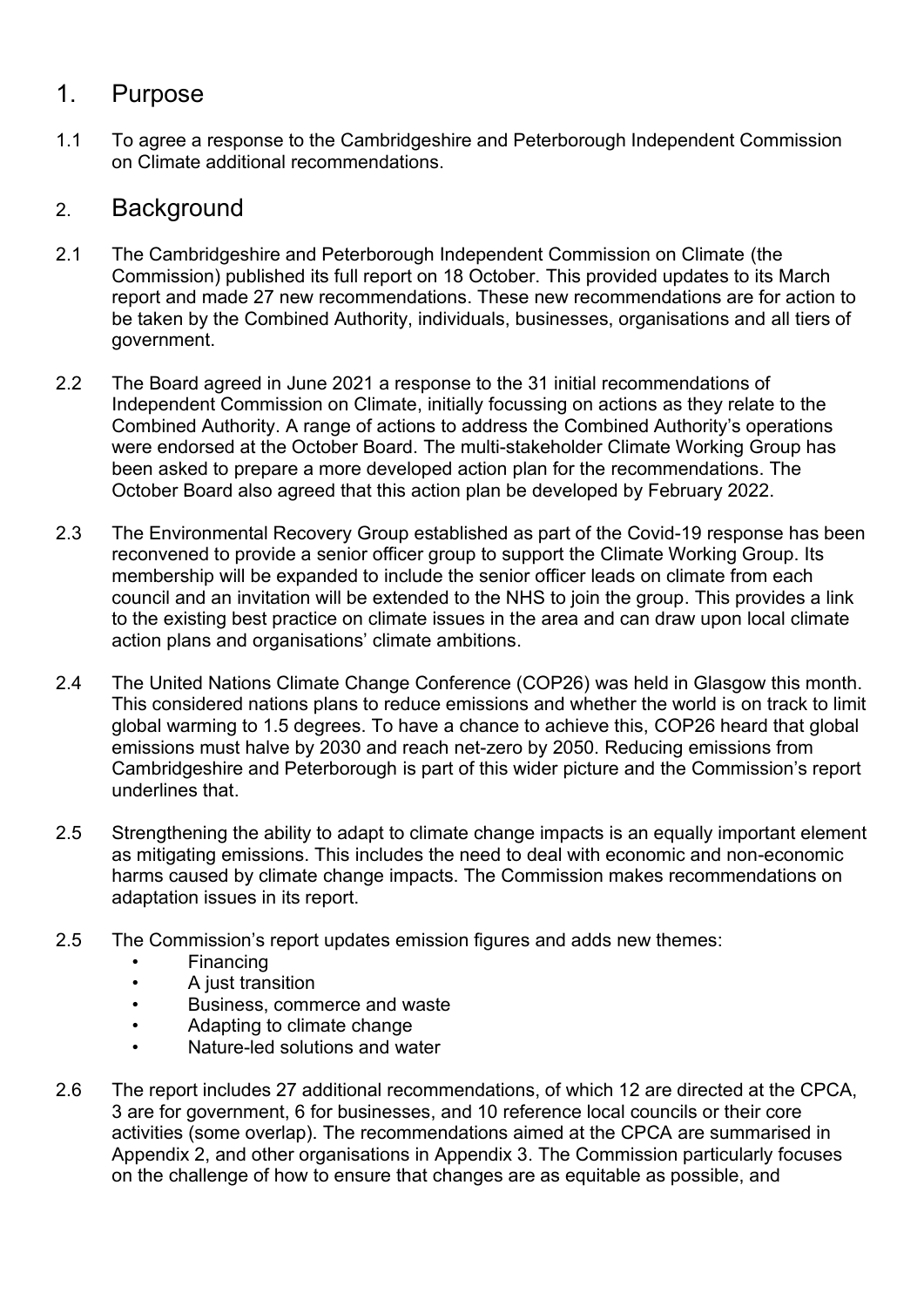vulnerable residents and communities supported.

- 2.7 The report recommends that a blend of additional government funding, public and private investment, and behaviour change is required. The Commission calls for significant additional funding to be devolved to the area to implement the recommendations. The scope of the Combined Authority and others to respond is very dependent on the opportunities for future funding arising from the Spending Review, implementation of the Shared Prosperity Fund and other future devolved funding, as local funding is heavily constrained. Appendix 4 maps the CPCA recommendations against two criteria, cost to deliver and relative impact on greenhouse gas emissions or adaptation. This type of analysis will inform the development of specific action responses.
- 2.8 The Government has updated national emissions data to 2019 but also changed the methodology to include emissions from peatland. Given the extensive area of the Fens this change adds 33% to estimated all-source emissions in the CPCA area. The Commission recognises the uncertainty with the underlying data on peat emissions and mapping of remaining peat deposits. It therefore provides per capita rates without the contributions from peat – however, there was little change in the relative rates from 2018 to 2019, with a per capita average that remains 25% higher than the UK.
- 2.9 The Commission's report highlights the slow national progress on adapting to the risks from the changing climate already locked in due to past emissions. It highlights the increasing risks to Cambridgeshire and Peterborough, particularly flooding and overheating. It makes recommendations on adaptation and risk assessment, particularly the role of nature-led solutions. Actions for the CPCA already considered by the Board would support this theme, such as developing the pump-priming Fund for Nature and more climate-based risk assessments. The Local Resilience Forum provides the fora to discuss and make plans to mitigate risks.
- 2.10 There is a strong link from adaptation across to the just transition theme, because funding of infrastructure to reduce risks can impact on future utility bills, affect the viability of new development, and/or impact on vulnerable communities. The just transition theme picks up on the feedback that residents least able to enact change were also those most exposed to the negative impacts of climate change, or disengaged from decisions. It recommends a set of principles to be used in decision making (Appendix 1). These emphasise tailored support to reflect local circumstances, communication, and increased engagement. These principles needed to be seen in the context of not overriding requirements to take into account statutory responsibilities, and that decisions often needed to balance sometimes conflicting factors.
- 2.11 The business theme recommends a focus on green skills, net zero economy, and encouraging innovation. This is in line with the emerging work on the CPCA's economic and skills strategies.
- 2.12 The waste theme falls outside the CPCA's statutory responsibilities. Councils have worked jointly through the Cambridgeshire and Peterborough Waste Partnership (RECAP) since 1999. This has overseen the significant increase in recycling rates. Various trials are underway to reduce emissions, including vehicles with electrically powered bin hoppers and a fully electric vehicle. RECAP are awaiting the government's Resources and Waste Strategy to update the Joint Municipal Waste Management Strategy (2008-2022) which will inform the response the recommendations.